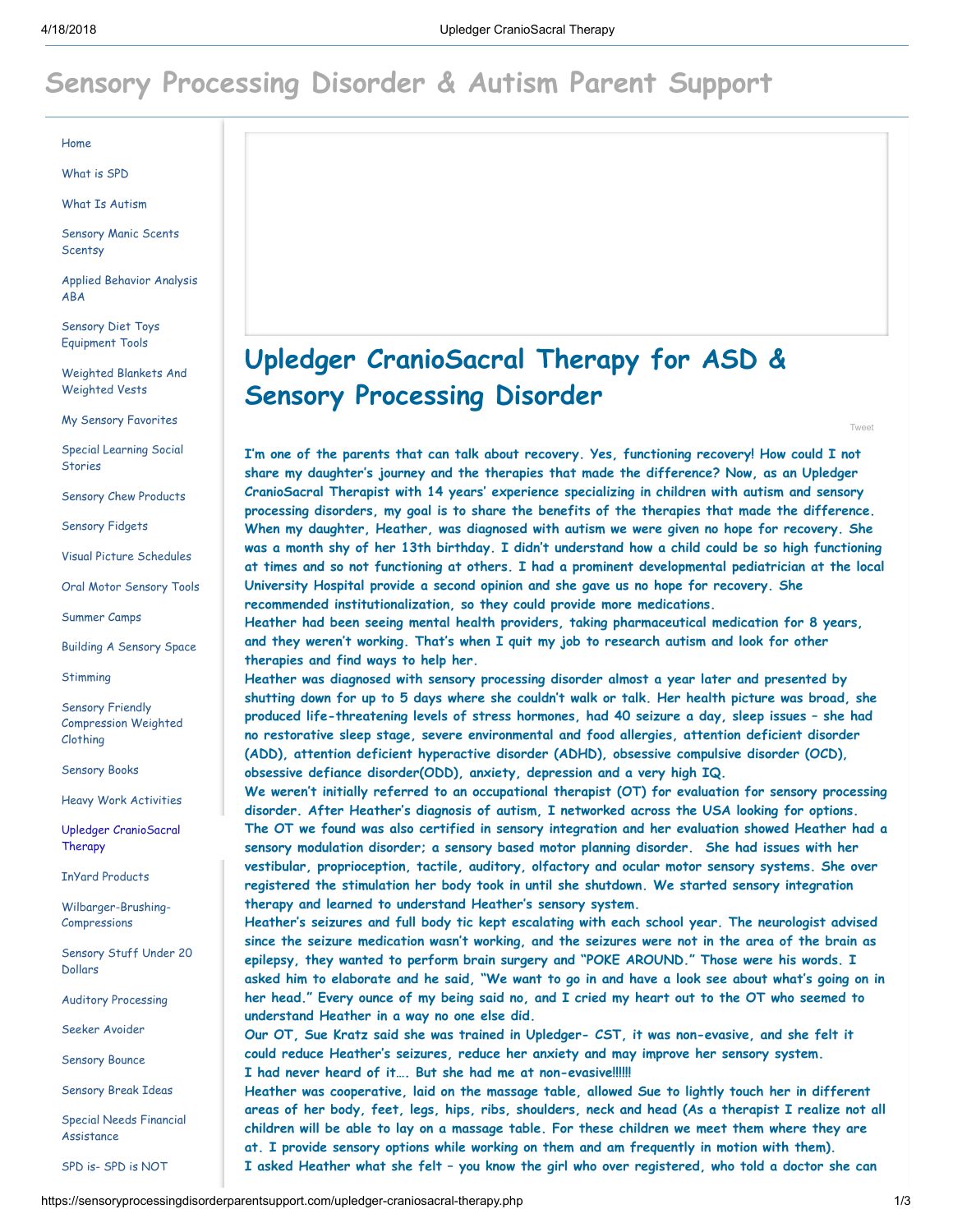[You Know You're A Sensory](https://sensoryprocessingdisorderparentsupport.com/you-know-youre-a-sensory-parent-when.php) Parent When

[Sensory Mommas Say The](https://sensoryprocessingdisorderparentsupport.com/sensory-mommas-say-the-darndest-things.php) Darndest Things

[30 Things NOT To Say To](https://sensoryprocessingdisorderparentsupport.com/30-things-not-to-say-to-a-sensory-parent.php) A Sensory Parent

Sensory Yoga [Proprioception Vestibular](https://sensoryprocessingdisorderparentsupport.com/sensory-yoga-proprioception-vestibular.php)

Attention Deficit [Hyperactivity Disorder](https://sensoryprocessingdisorderparentsupport.com/attention-deficit-hyperactivity-disorder-adhd.php) ADHD

[What SPD Parents Want](https://sensoryprocessingdisorderparentsupport.com/what-spd-parents-want-you-to-know.php) You To Know

[Sleeping Tips](https://sensoryprocessingdisorderparentsupport.com/sleeping-tips.php)

[28 Ways To Spread SPD](https://sensoryprocessingdisorderparentsupport.com/28-ways-to-spread-spd-awareness.php) Awareness

[How Can Schools Be More](https://sensoryprocessingdisorderparentsupport.com/how-can-school-be-more-supportive.php) **Supportive** 

[Kids Anger Tools To Help](https://sensoryprocessingdisorderparentsupport.com/kids-anger-tools-to-help.php)

[Picky Eaters Problem](https://sensoryprocessingdisorderparentsupport.com/picky-eaters-problem-feeders.php) Feeders

[Sensory Kiddos Get Literal](https://sensoryprocessingdisorderparentsupport.com/sensory-kiddos-get-literal.php)

[SPD Awareness Shirts](https://sensoryprocessingdisorderparentsupport.com/spd-awareness-shirts.php)

[Tics](https://sensoryprocessingdisorderparentsupport.com/tics.php)

[Diagnosis Abbreviations](https://sensoryprocessingdisorderparentsupport.com/diagnosis-abbreviations.php)

[Giveaway Winners](https://sensoryprocessingdisorderparentsupport.com/giveaway-winners.php)

[My Book](https://sensoryprocessingdisorderparentsupport.com/my-book.php)

[Contact Us](https://sensoryprocessingdisorderparentsupport.com/contact-us.php)

4/18/2018 Upledger CranioSacral Therapy

tell when an aspirin hits her blood stream or where the food was along her digestion path; she felt nothing.

Upon conclusion though, Heather jumped off the table, hugged me, full frontal hug, cheek to cheek…it was in that moment I realized Heather was so averse to being touched. I had become accustomed to kissing her hairline, but only with advanced permission. It had been 12 years since I felt her cheek on my cheek.

I couldn't wait to get home and tell my husband about this therapy I couldn't pronounce nor explain how it was administered but she hugged and kissed me.

The next day, instead of a typical 5-day shutdown, she was up early, she could make eye contact, ate with us at the table! Heather liked to eat with her fingers and usually ate alone in her room. She now sat at the table eating with utensils and engaged in conversation. She was bright, articulate, funny and we could see the young women trapped within her body had emerged. We had 3 glorious days and she fogged over again. My husband said – "Book more appointments." What is U-CST? Upledger CranioSacral Therapy was developed by Dr. John E. Upledger in the mid 1970's and gets its roots in osteopathy. Osteopathy was founded on the concepts that the body is a unit, structure and functions are interrelated, the body has self-correcting mechanisms and drugs are harmful. The difference between cranial osteopathy that looks to mobilize suture lines (where bones connect) in the skull is that U-CST uses the bones of the skull to make corrections to the structure beneath. U-CST releases restriction patterns through the fascia or connective tissue of the body. Everything in the body, every organ, cell and muscle is connected through fascia. It improves the environment the brain sits in and when you improve brain function it improves all the systems of the body.

The craniosacral system is made of the brain, the connective tissues that protects the brain, the cerebrospinal fluid that nourishes and removes waste from the brain, the bones of the skull, mouth and spine.

The brain's process of producing or not producing cerebrospinal fluid generates a craniosacral rhythm. As CranioSacral Therapists, we can evaluate this rhythm to see if a restriction is a source of a problem or a symptom the craniosacral techniques are facilitated.

Dr. Upledger began working with children with autism. For 3 years in the mid 1970's, he worked with Genesse County Center for Autism, and for 2 years facilitated U-CST 2 times per week for 30 minutes per session. He testified on the topic of autism before the Government Reform Committee of US House Rep. 106th Congress (1999-2000)

His observations: "Some of the behaviors observed in autistic children are attempts to change/correct physiological and or anatomical dysfunctions that may be causing pain or discomfort. Many autistic children are known to bang their heads, chew on their wrists and /or the basis of their thumbs until deep tissue is visible, and /or they may suck on their thumbs so vigorously that the front upper teeth begin to displace forward. Actually, these thumbs sucking children are pushing on the roof of their mouth as hard as they can. We have observed that, when specific corrections of the CST are successfully carried out, these behaviors spontaneously cease. It is in my opinion that the head banging child is trying to release compressive force in the head that is quite painful. When we release this compression, the head banging stops. This compression is from the front to the back of the head."

In 2016, a study was published in the Medical Periodical Journal of Bodywork and Manual Therapies, The Use of CranioSacral therapy for Autism Spectrum Disorders: Benefits from the Viewpoints of Parents, Clients and Therapists by Susan Vaughn Kratz, Jane Kerr and Lorraine Porter.

It was a year-long study with responses from around the world. Two hundred and sixty-four therapists, one hundred and twenty-four parents and a small sampling of clients responded. Therapist followed a 10-step protocol designed to mobilize connective tissue and fascia to identify structural restriction throughout the entire body.

The study showed a variety of clinical findings, but the perceived behavior changes observed are noteworthy. Parents saw a 60.3% improvement in 1 to 3 sessions. Areas of improvement included general behaviors, reduction in sensory reaction as well as improvement in social skills, cognitive skills, communication, emotional stability and biologically.

My Heather improved in many of these areas as well. We could see that the U-CST helped reduce her seizures, her tic, her OCD and reduction in her sensory reaction. But once we sent her back to school or in certain environments, she regressed.

Our OT recommended Biomedical Therapy in addition to the sensory integration and CranioSacral Therapy we were accessing. The Biomedical piece looks at the diet and chemical makeup of your child. Our doctor, the late Dr. John Hicks, MD systematically replaced what was missing in Heather's chemical foundation, chelated heavy metals from her body and put her on an elimination